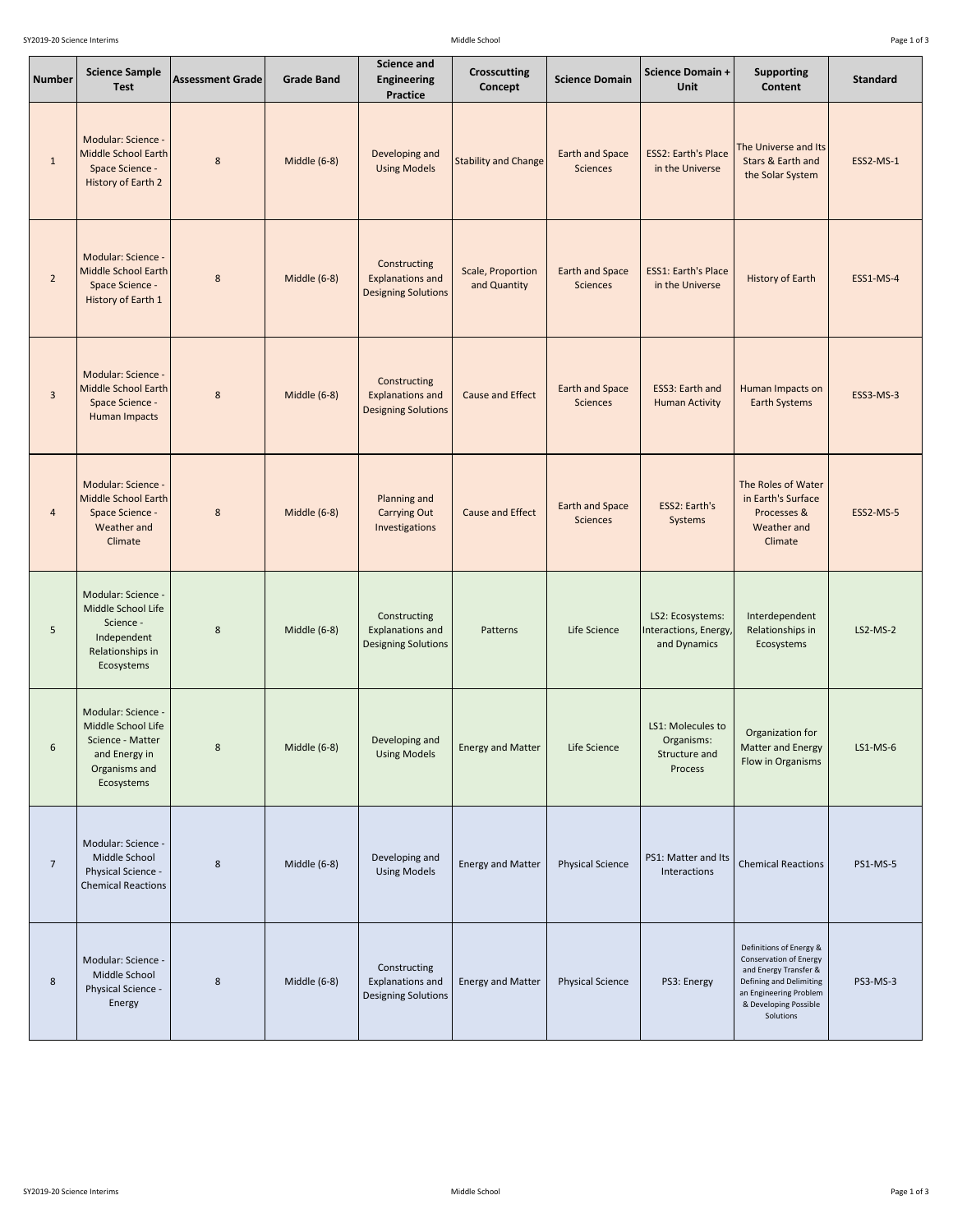| Page 2 of 3 |  |  |  |
|-------------|--|--|--|
|-------------|--|--|--|

| <b>Number</b> | <b>Science Sample</b><br><b>Test</b>                                                                               | <b>Assessment Grade</b> | <b>Grade Band</b> | <b>Science and</b><br><b>Engineering</b><br><b>Practice</b>           | <b>Crosscutting</b><br>Concept      | <b>Science Domain</b>                     | <b>Science Domain +</b><br>Unit                                   | <b>Supporting</b><br><b>Content</b>                                                           | <b>Standard</b>  |
|---------------|--------------------------------------------------------------------------------------------------------------------|-------------------------|-------------------|-----------------------------------------------------------------------|-------------------------------------|-------------------------------------------|-------------------------------------------------------------------|-----------------------------------------------------------------------------------------------|------------------|
| 9             | Modular: Science -<br>Middle School<br>Physical Science -<br>Forces and<br>Interactions                            | 8                       | Middle (6-8)      | Planning and<br>Carrying Out<br>Investigations                        | <b>Stability and Change</b>         | <b>Physical Science</b>                   | PS2: Motion and<br>Stability: Forces and<br>Interactions          | Forces and Motion                                                                             | <b>PS2-MS-2</b>  |
| 10            | Modular: Science -<br>Middle School<br>Physical Science -<br>Structure and<br>Property of Matter                   | 8                       | Middle (6-8)      | Developing and<br><b>Using Models</b>                                 | Cause and Effect                    | <b>Physical Science</b>                   | PS1: Matter and Its<br>Interactions                               | Structure and<br>Properties of<br>Matter &<br>Definitions of<br>Energy                        | <b>PS1-MS-4</b>  |
| 11            | Modular: Science -<br>Middle School Earth<br>Space Science -<br>Space Systems 1                                    | $\bf 8$                 | Middle (6-8)      | Developing and<br><b>Using Models</b>                                 | <b>Patterns</b>                     | <b>Earth and Space</b><br><b>Sciences</b> | <b>ESS1: Earth's Place</b><br>in the Universe                     | The Universe and Its<br>Stars & Earth and<br>the Solar System                                 | <b>ESS1-MS-1</b> |
| 12            | Modular: Science -<br>Middle School Life<br>Science - Growth,<br>Development and<br>Reproduction of<br>Organisms 2 | 8                       | Middle (6-8)      | Developing and<br><b>Using Models</b>                                 | Structure and<br>Function           | Life Science                              | LS3: Hereditary:<br>Inheritance and<br><b>Variation of Traits</b> | Inheritance of Traits<br>& Variation of Traits                                                | $LS3-MS-1$       |
| 13            | Modular: Science -<br>Middle School Life<br>Science - Natural<br>Selection and<br><b>Adaptations 1</b>             | $\,8\,$                 | Middle (6-8)      | Constructing<br><b>Explanations and</b><br><b>Designing Solutions</b> | Cause and Effect                    | Life Science                              | LS4: Biological<br><b>Adaptation: Unity</b><br>and Diversity      | <b>Natural Selection</b>                                                                      | LS4-MS-4         |
| 14            | Modular: Science -<br>Middle School Life<br>Science - Structure,<br>Function and<br>Information<br>Processing 1    | $\bf 8$                 | Middle (6-8)      | Engaging in<br>Argument from<br>Evidence                              | <b>Systems and System</b><br>Models | Life Science                              | LS1: Molecules to<br>Organisms:<br>Structure and<br>Process       | Structure and<br>Function                                                                     | $LS1-MS-3$       |
| 15            | Modular: Science -<br>Middle School<br>Physical Science -<br>Waves and<br>Electromagnetic<br>Radiation 2           | $\,8\,$                 | Middle (6-8)      | <b>Using Mathematics</b><br>and Computational<br>Thinking             | Patterns                            | <b>Physical Science</b>                   | PS4: Waves                                                        | <b>Wave Properties</b>                                                                        | <b>PS4-MS-1</b>  |
| 16            | Modular: Science -<br>Middle School Life<br>Science - Growth,<br>Development and<br>Reproduction of<br>Organisms 1 | $\,8\,$                 | Middle (6-8)      | Developing and<br><b>Using Models</b>                                 | Cause and Effect                    | Life Science                              | LS3: Hereditary:<br>Inheritance and<br><b>Variation of Traits</b> | Growth and<br>Development of<br>Organisms &<br>Inheritance of Traits<br>& Variation of Traits | LS3-MS-2         |